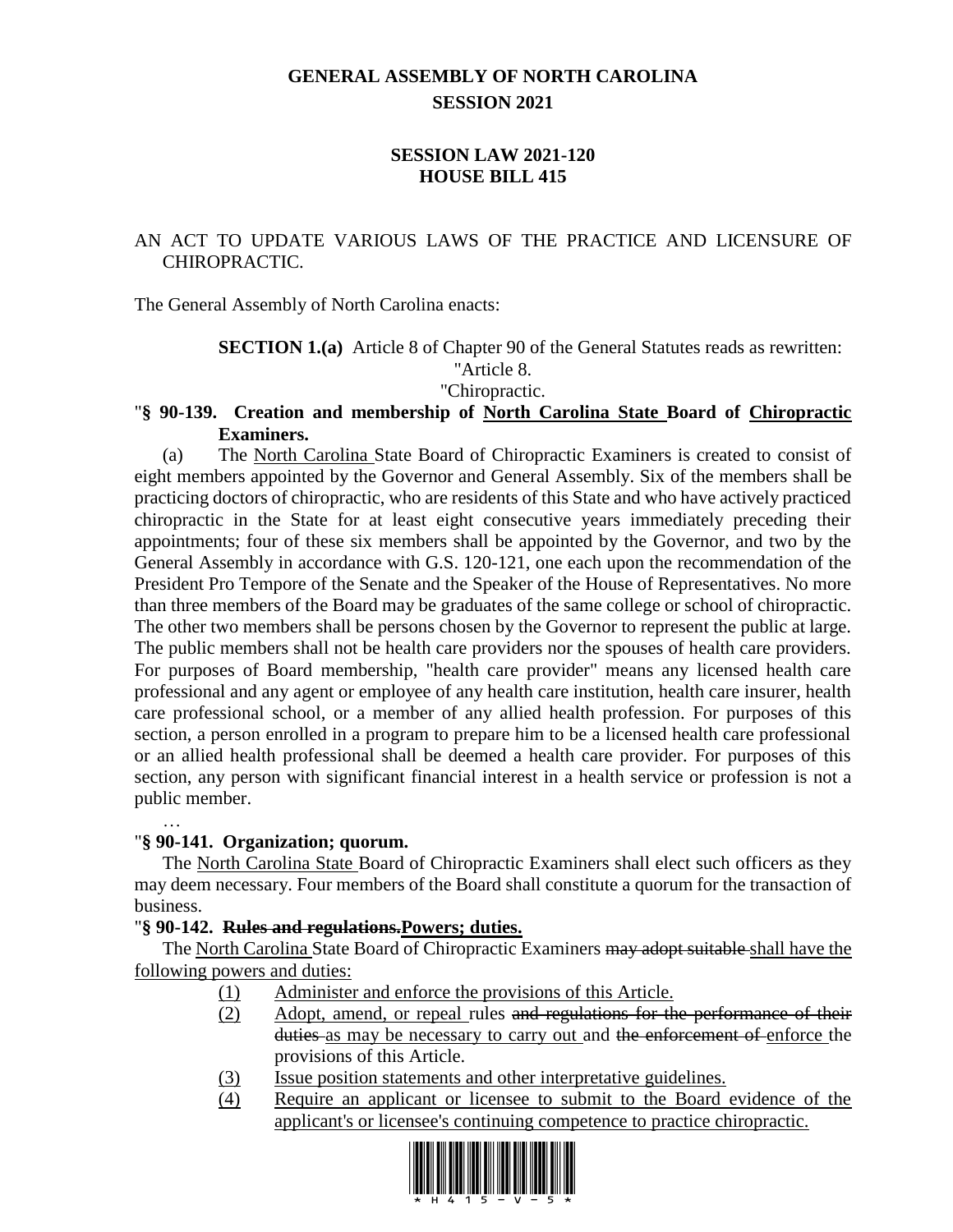- (5) Establish substantial equivalency under G.S. 90-143(b) and G.S. 90-143.1.
- (6) Set the passing scores for approved examinations under G.S. 90-143(b).
- (7) Establish certain reasonable fees as for applications for examination, licensure, provisional licensure, renewal of licensure, licensure verification, continuing education, and other administrative services provided by the Board. When the Board uses a testing service for the preparation, administration, or grading of examination, the Board may charge the applicant the actual cost of the examination services and a prorated portion of the examination fee for administration and processing of the examination. Examination fees are not refundable.
- (8) Establish certification standards for chiropractic clinical assistants.
- (9) Employ and fix the compensation of personnel and legal counsel that the Board deems necessary to carry out the provisions of this Article.
- (10) Establish by rule a process to assess civil penalties pursuant to G.S. 90-157.4.
- (11) Take disciplinary action pursuant to G.S. 90-154.2 and G.S. 90-154.3.
- (12) Seek injunctive relief through a court of competent jurisdiction for violations of this Article.

### … "**§ 90-143.1. Applicants licensed in other states.**

If an applicant for licensure is already licensed in another state to practice chiropractic, the Board shall issue a license to practice chiropractic to the applicant upon evidence that:

- (1) The applicant is currently an active, competent practitioner and is in good standing; and
- (2) The applicant has practiced at least one year out of the three years immediately preceding his or her application; and
- (3) The applicant currently holds a valid license in another state; and
- (4) No disciplinary proceeding or unresolved complaint is pending anywhere at the time a license is to be issued by this State; and
- (5) The licensure requirements in the other state are equivalent to or higher than those required by this State.

Any license issued upon the application of any chiropractor from any other state shall be subject to all of the provisions of this Article with reference to the license issued by the North Carolina State Board of Chiropractic Examiners upon examination, and the rights and privileges to practice the profession of chiropractic under any license so issued shall be subject to the same duties, obligations, restrictions, and conditions as imposed by this Article on chiropractors originally examined by the North Carolina State Board of Chiropractic Examiners.

# "**§ 90-143.2. Certification of diagnostic imaging technicians.**

(a) The North Carolina State Board of Chiropractic Examiners shall certify the competence of any person employed by a licensed chiropractor practicing in the State if the employee's duties include the production of diagnostic images, whether by X ray or other imaging technology. Applicants for certification must demonstrate proficiency in the following subjects:

- (1) Physics and equipment of radiographic imaging;
- (2) Principles of radiographic exposure;
- (3) Radiographic protection;
- (4) Anatomy and physiology;
- (5) Radiographic positioning and procedure.

The North Carolina State Board of Chiropractic Examiners may adopt rules pertaining to initial educational requirements, examination of applicants, and continuing education requirements as are reasonably required to enforce this provision.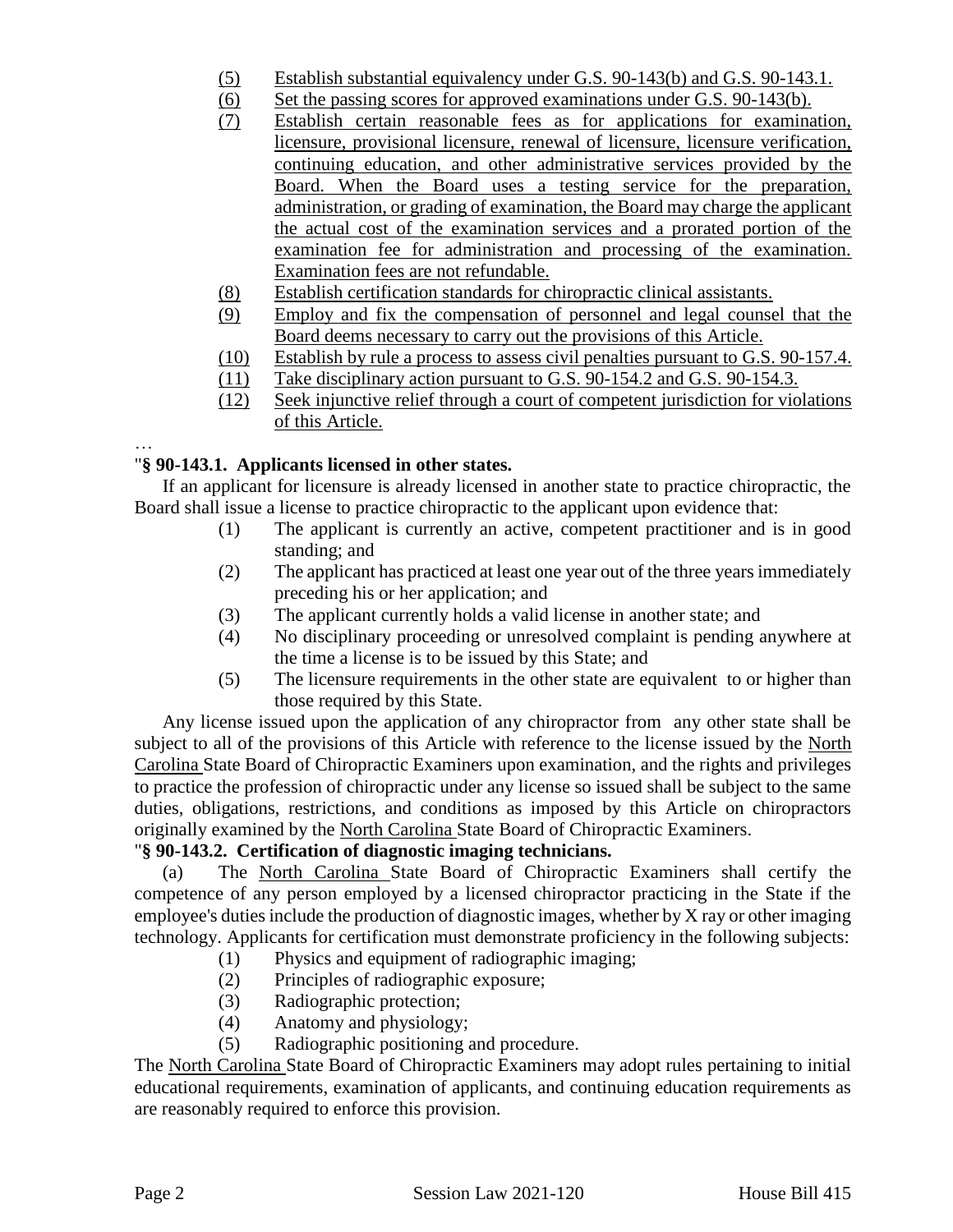(b) Any person seeking to renew a certification of competence previously issued by the Board shall pay to the secretary of the Board a fee as prescribed and set by the Board which fee shall not be more than fifty dollars (\$50.00).

#### … "**§ 90-143.4. Chiropractic clinical assistants; certification of competency.**

…

(b) Any person employed as a chiropractic clinical assistant shall obtain a certificate of competency from the North Carolina State Board of Chiropractic Examiners (Board) within 180 days after the person begins employment. Certification shall not be required for employees whose duties are limited to administrative activities of a nonclinical nature. Except as otherwise provided in G.S. 90-142.1 and this section, it shall be unlawful for any person to practice as a chiropractic clinical assistant unless duly certified by the Board.

…

### "**§ 90-144. Meetings of the North Carolina State Board of Chiropractic Examiners.**

The North Carolina State Board of Chiropractic Examiners shall meet at least once a year at such time and place as said-the Board shall determine at which meetings applicants for license shall be examined.and advertise. Applicants for licensure under this Article shall comply with G.S. 90-143(b).

### "**§ 90-145. Grant of license.**

The North Carolina State Board of Chiropractic Examiners shall grant to each applicant who is found to be competent, upon examination, a license authorizing him or her to practice chiropractic in North Carolina.

### "**§ 90-146. Graduates from other states.**

A graduate of a regular chiropractic school who comes into this State from another state may be granted a license by the North Carolina State Board of Chiropractic Examiners as required in this Article.

### "**§ 90-147. Practice without license a misdemeanor; injunctions.**

Any person practicing chiropractic in this State without possessing a license as provided in this Article shall be guilty of a Class 1 misdemeanor.

The North Carolina State Board of Chiropractic Examiners may appear in its own name in the superior court in an action for injunctive relief to prevent violation of this section, and the superior court shall have the power to grant such injunction regardless of whether criminal prosecution has been or may be instituted. An action under this section shall be commenced in the superior court district in which the respondent resides or has his principal place of business or in which the alleged violation occurred.

# "**§ 90-148. Records of Board.**

(a) The secretary of the North Carolina State Board of Chiropractic Examiners shall keep a record of the proceedings of the Board, giving the name of each applicant for license, and the name of each applicant licensed and the date of such license. The Board may order that any clinical care or patient records concerning the practice of chiropractic and relevant to a complaint received by the Board or an inquiry or investigation conducted by or on behalf of the Board shall be produced by the custodian of the records to the Board or for inspection and copy by representatives of or counsel to the Board. A chiropractor licensed by the Board or an establishment employing a chiropractor licensed by the Board shall maintain patient records for a minimum of seven years from the date the chiropractor terminates services to the patient and the patient services record is closed. A chiropractor licensed by the Board or a chiropractic assistant certified by the Board shall cooperate fully and in a timely manner with the Board and its designated representatives in an inquiry or investigation of the records conducted by or on behalf of the Board.

(b) Except as otherwise provided, all records, papers, and documents containing information collected and compiled by or on behalf of the Board shall be public records, provided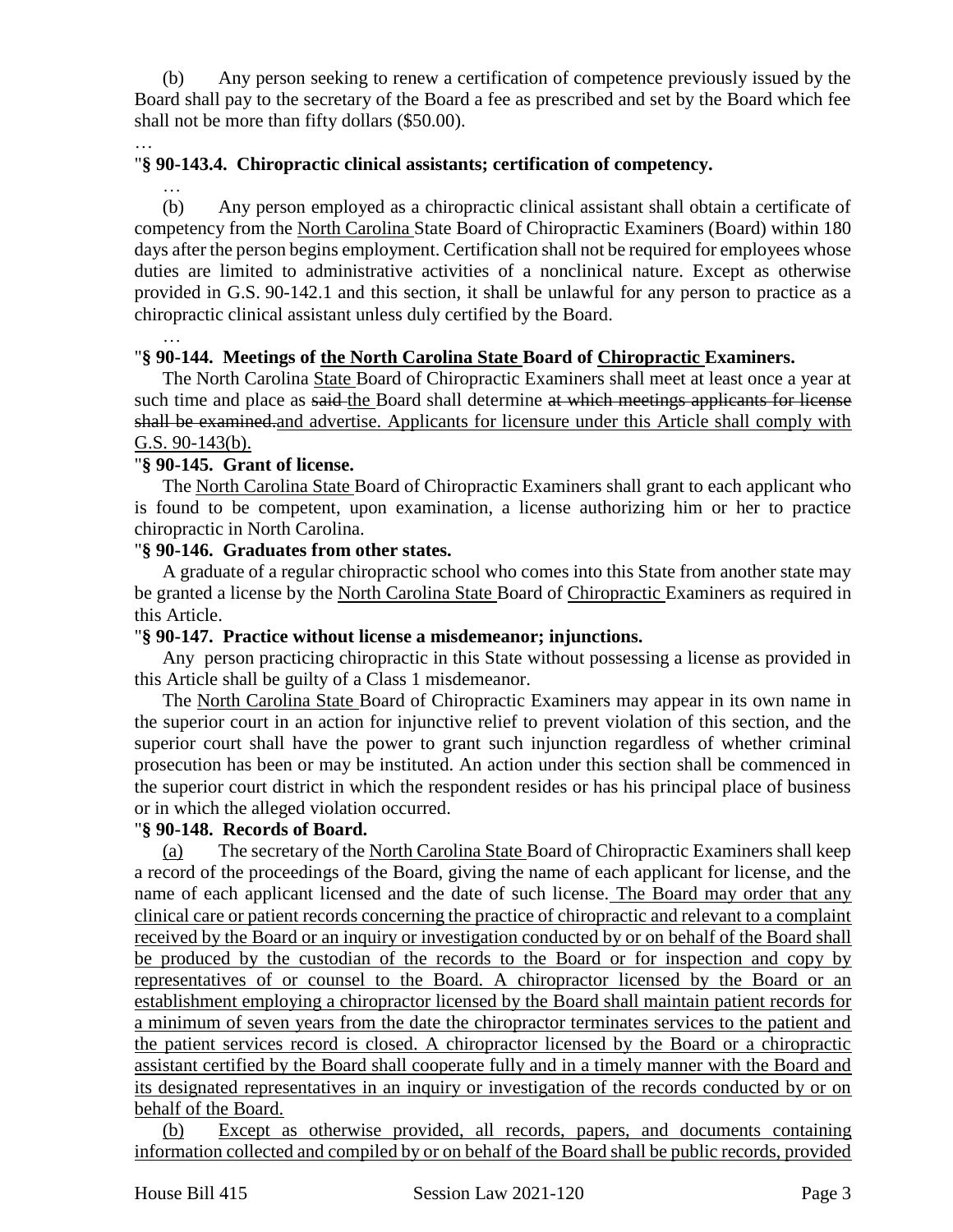that any information that identifies a patient who has not consented to the public disclosure of services rendered to him or her shall be deleted or redacted, as appropriate.

(c) Records, papers, and other documents containing information collected or compiled by or on behalf of the Board as a result of an investigation, inquiry, or interview conducted in connection with certification, licensure, or a disciplinary matter shall not be considered public records as defined in G.S. 132-1. Any notice or statement of charges, notice of hearing, or decision rendered in connection with a hearing shall be a public record provided that information identifying a patient who has not consented to the public disclosure of his or her services by a person licensed or certified under this Article shall be redacted from the public record.

(d) The home addresses and personal email addresses of members of the Board shall not be public records as defined in G.S. 132-1, unless a Board member consents to the disclosure in writing.

(e) The home addresses and personal email addresses of licensees shall not be public records as defined in G.S. 132-1, unless the licensee consents to the disclosure in writing.

#### … "**§ 90-151. Extent and limitation of license.**

Any person obtaining a license from the North Carolina State Board of Chiropractic Examiners shall have the right to practice the science known as chiropractic, in accordance with the method, thought, and practice of chiropractors, as taught in recognized chiropractic schools and colleges, but shall not prescribe for or administer to any person any medicine or drugs, nor practice osteopathy or surgery.

### "**§ 90-154. Grounds for professional discipline.**

(a) The North Carolina State Board of Chiropractic Examiners may impose any of the following sanctions, singly or in combination, when it finds that a practitioner or applicant is guilty of any offense described in subsection (b):

(7) A civil penalty as allowed by this section.

(b) Any one of the following is grounds for disciplinary action by the Board under subsection (a):

### (1) Advertising services in a false or misleading manner.

- (2) Conviction of a felony or of a crime involving moral turpitude.
- (3) Addiction Physical, mental, emotional infirmity, including addiction to or severe dependency upon alcohol or any other drug that impairs the ability to practice safely.
- (4) Unethical conduct as defined in G.S. 90-154.2.
- (5) Negligence, incompetence, or malpractice in the practice of chiropractic.
- (6) Repealed by Session Laws 1995, c. 188, s. 1.
- (7) Not rendering acceptable care in the practice of the profession as defined in G.S. 90-154.3.
- (8) Lewd or immoral conduct toward a patient.
- (9) Committing or attempting to commit fraud, deception, or misrepresentation.
- (10) Offering to waive a patient's obligation to pay any deductible or copayment required by the patient's insurer.
- (11) Failing to honor promptly a patient's request for a copy of any claim form submitted to the patient's insurer.
- (12) Rebating or offering to rebate to a patient any portion of the funds received from the patient's insurer, unless the sum rebated constitutes the refund of an overpayment to which the patient is lawfully entitled.
- (13) Advertising any free or reduced rate service without prominently stating in the advertisement the usual fee for that service.

…

…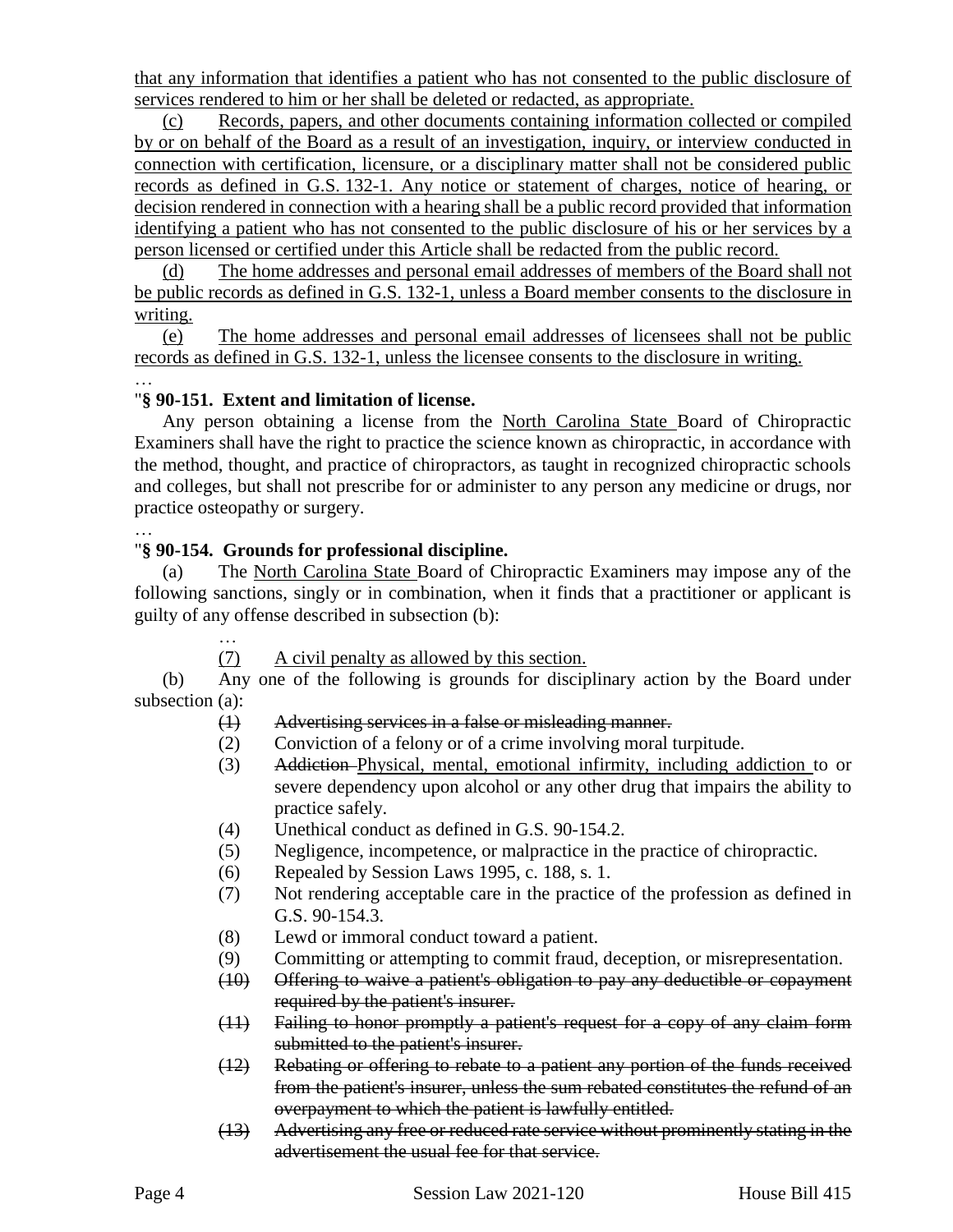- (14) Charging an insurer or other third-party payor a fee greater than a patient would be charged for the same service if the patient were paying directly.
- (15) Charging an insurer or other third-party payor a fee greater than the advertised fee for the same service.
- (16) Violating the provisions of G.S. 90-154.1.
- (17) Physical, mental, or emotional infirmity of such severity as to impair the ability to practice safely.
- (18) Violating the provisions of G.S. 90-151 regarding the extent and limitation of license.
- (19) Concealing information from the Board or failing to respond truthfully and completely to an inquiry from the Board concerning any matter affecting licensure.
- (20) Failing to comply with a decision of the Board that is final.
- (21) Committing an act on or after October 1, 2007, which demonstrates a lack of good moral character which would have been a basis for denying a license under G.S.  $90-143(b)(1)$ , had it been committed before application for a license.
- (22) Engaging in any act or practice violative of any of the provisions of this Article or of any of the rules and regulations adopted by the Board or aiding, abetting, or assisting any other person in the violation of any of the provisions of this Article.

(c) If a licensee is found guilty in a contested case arising under subsection (b) of this section, the Board may assess the licensee the reasonable cost of the hearing held to make such a determination if the Board finds that the licensee's defense at the hearing was dilatory or not asserted in good faith.

#### "**§ 90-154.1. Collection of certain fees prohibited.**

(a) Any patient or any other person responsible for payment has the right to refuse to pay, cancel payment, or be reimbursed for payment for any service, examination, or treatment other than the advertised reduced rate service, examination or treatment which is performed as a result of and within 72 hours of responding to any advertisement for a free or reduced rate service, free or reduced rate examination, or free or reduced rate treatment. Any further treatment shall be agreed upon in writing and signed by both parties.

(b) Any chiropractic advertisement that offers a free or reduced rate service, examination or treatment shall contain the following notice to prospective patients: "If you decide to purchase additional treatment, you have the legal right to change your mind within three days and receive a refund." If the advertisement is published in print, the foregoing notice shall appear in capital letters clearly distinguishable from the rest of the text. If the advertisement is broadcast on radio or television, the foregoing notice shall be recited at the end of the advertisement.

(c) Repealed by Session Laws 1995, c. 188, s. 2.

(d) Any bill sent to a patient or any other person responsible for payment as a result of the patient responding to a chiropractic advertisement shall clearly contain the language of the first sentence of subsection (a) and have distinguished on its face the charge for the reduced rate services, including an itemization of free services, and the separate charge for any services, examinations or treatments other than the advertised free or reduced rate services, examinations, or treatments. The reduced rate charges shall be labeled "Free or Reduced Rate Charges" and any other charges shall be labeled "Non-advertised Services, Examinations, or Treatments".

#### … "**§ 90-154.3. Acceptable care in the practice of chiropractic.**

(a) It shall be unlawful for a doctor of chiropractic to examine, treat, or render any professional service to a patient that does not conform to the standards of acceptable care.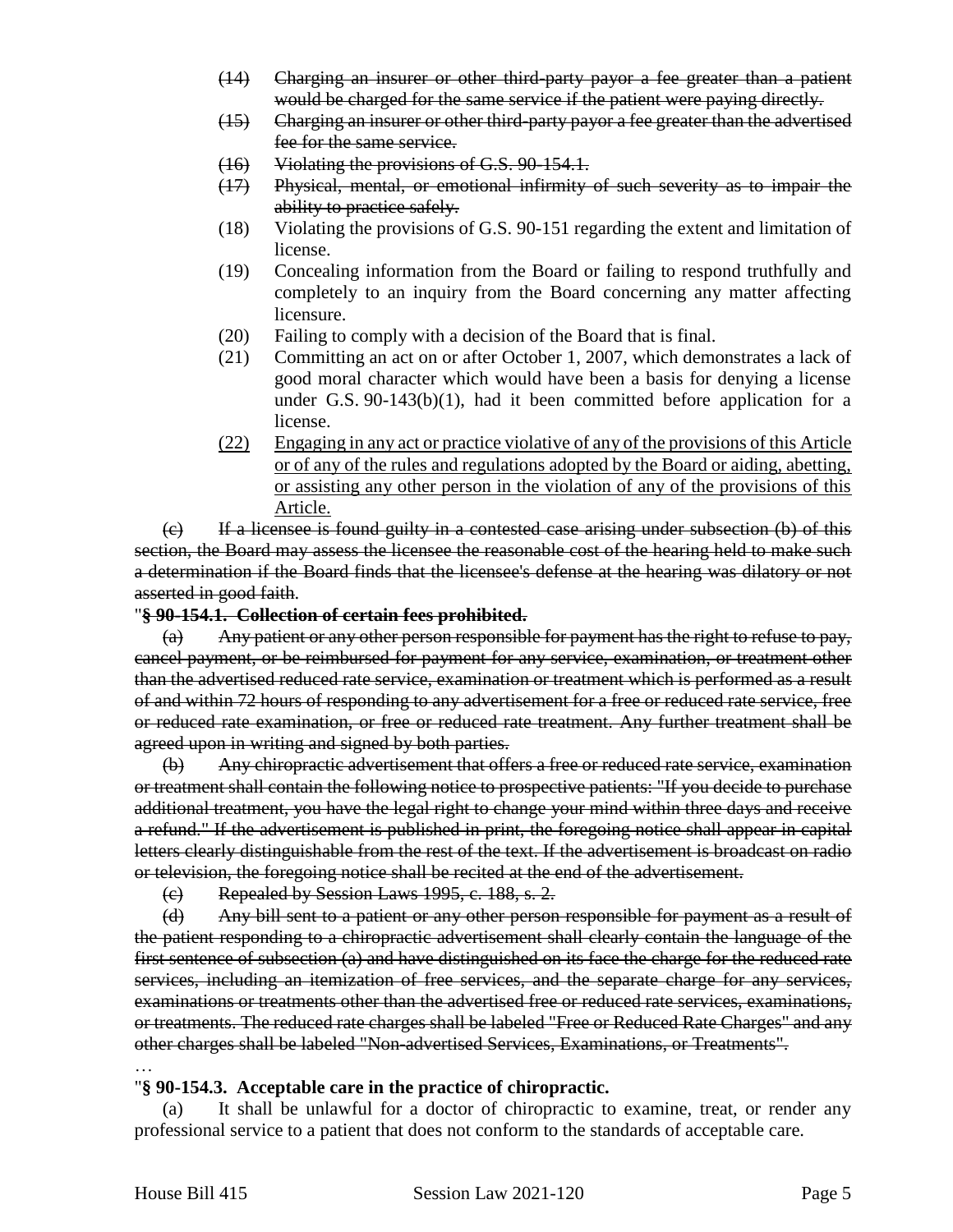(b) For purposes of disciplinary action, the Board of Chiropractic Examiners may adopt rules that establish and define standards of acceptable care with respect to:

- (1) Examination and diagnosis;diagnosis.
- (2) The use of chiropractic adjustive procedures; treatment.
- (3) Physiological therapeutic agents; agents.
- (4) Diagnostic radiology; radiology.
- (5) The maintenance of patient records; and records.
- (6) Sanitation, safety, and the adequacy of clinical equipment.

(c) If the Board has not defined a standard of acceptable care by rule, then the standard of acceptable care shall be the usual and customary method as taught in the majority of recognized chiropractic colleges.

(d) Nothing in this section shall alter the lawful scope of practice of chiropractic as defined in G.S. 90-143 or the limitation of license as defined in G.S. 90-151.

### "**§ 90-154.4. Enticements prohibited.**

 $(a)$  For purposes of this section, an enticement is anything of monetary value offered by a chiropractor to a prospective patient as an incentive to enter treatment. Except as permitted in subsection (b) of this section, it shall be an unlawful rebate, in violation of G.S. 90-154(b)(12), for a chiropractor to offer an enticement to a prospective patient if, at the time the offer is made, the chiropractor knows or has reason to believe that the prospective patient's treatment expenses will be paid in whole or part by an insurer or other third-party payor.

(b) Unless prohibited by other State or federal law, the following marketing practices shall not be construed as violations of subsection (a) of this section:

- (1) Free or reduced rates, services, examinations, or treatments advertised and delivered in conformity with G.S. 90-154.1.
- (2) Cash or point-of-service discounts not more than 30 percentage points lower than the charges customarily billed to third-party payors.
- (3) Prepaid wellness plans covering only services that can be performed entirely by the offering chiropractor or the chiropractor's staff within the confines of the chiropractor's office.
- (4) Merchandise with a value of not more than ten dollars (\$10.00) given to a prospective patient for promotional purposes.

"**§ 90-155. Annual fee for renewal of license.**

(a) Any person practicing chiropractic in this State, in order to Licensees must renew a license, shall, on or before the first Tuesday after the first Monday in January in their license each year after a license is issued as herein provided, on or before December 31 of each year following the year in which a license is first issued and shall pay to the secretary of the North Carolina State Board of Chiropractic Examiners a renewal license fee as prescribed and set by the said Board which fee shall not be more than three hundred dollars (\$300.00), and shall furnish the Board evidence of having attended two days of educational sessions or programs approved by the Board during the preceding 12 months, provided the Board may waive this educational requirement due to sickness or other hardship of the applicant.

Any license or certificate granted by the Board under this Article shall automatically be canceled if the holder of the license or certificate fails to secure a renewal within 30 days from the time herein provided; but any license thus canceled may, upon evidence of good moral character and proper proficiency, be restored upon the payment of the renewal fee and an additional twenty-five dollars (\$25.00) reinstatement fee.

If any licensee of the Board retires from active practice, the licensee may renew his or her license annually by paying the license fee and shall not be required to furnish the Board proof of continuing education; however, if at a later time the licensee desires to resume active practice, the licensee shall first appear before the Board and the Board shall determine the licensee's competency to practice.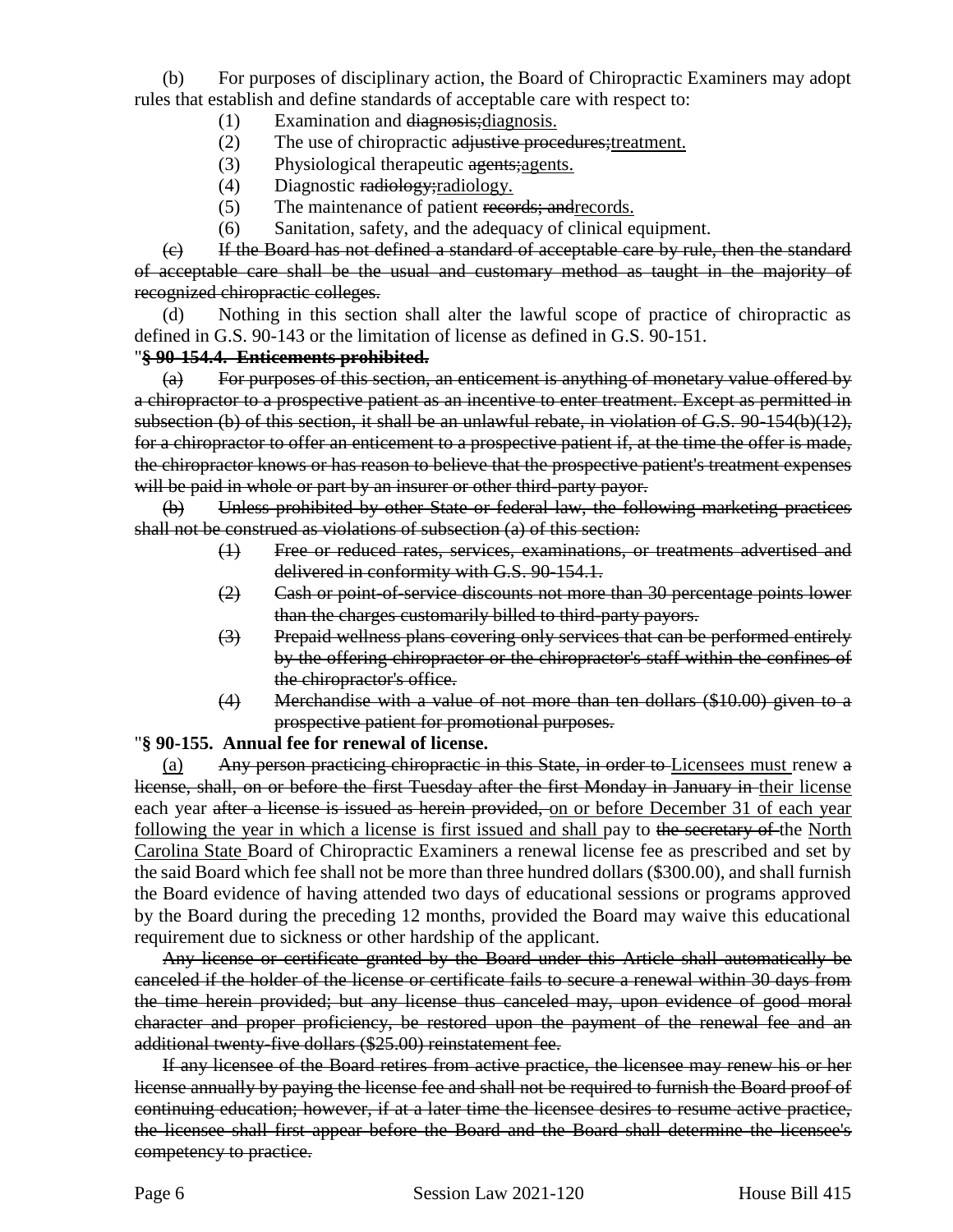(b) A licensee who is not actively engaged in the practice of chiropractic in this State and who does not wish to renew his or her license may direct the Board to place the licensee on inactive status.

(c) A licensee who fails to renew his or her license as required by this section shall pay an additional fee of twenty-five dollars (\$25.00) to the Board. The license of any licensee who fails to renew by January 30 of each year shall automatically be placed on inactive status.

(d) A licensee with an inactive license shall not practice chiropractic in this State. The Board shall retain jurisdiction over an inactive license, including licenses placed on inactive status by retirement of the licensee, a request by the licensee for inactivation, the surrendering of a license, or by operation of an order entered by the Board.

(e) Upon payment of all accumulated fees and penalties, the license of the licensee may be reinstated, subject to the Board requiring the licensee to appear before the Board for an interview to prove the licensee's competency in a manner as may be reasonably determined by the Board and to comply with other licensing requirements.

# "**§ 90-156. Pay of Board and authorized expenditures.**

Notwithstanding G.S. 93B-5(a), the members of the North Carolina State Board of Chiropractic Examiners shall receive as compensation for their services a sum not to exceed two hundred dollars (\$200.00) for each day during which they are engaged in the official business of the Board and their actual expenses, including transportation and lodging, when meeting for the purpose of holding examinations, and performing any other duties placed upon them by this Article, to be paid by the treasurer of the Board out of the moneys received by him as license fees, or from renewal fees. The Board shall also expend out of such fund so much as may be necessary for preparing licenses, securing seal, providing for programs for licensed doctors of chiropractic in North Carolina, and all other necessary expenses in connection with the duties of the Board.

…."

**SECTION 1.(b)** Article 8 of Chapter 90 of the General Statutes is amended by adding a new section to read:

# "**§ 90-157.4. Civil penalty; disciplinary costs.**

(a) The Board may assess a civil penalty not to exceed five hundred dollars (\$500.00) for the violation of any section of this Article or any rule adopted by the Board. If a licensee is found responsible for multiple violations in the same disciplinary actions, the maximum cumulative fine assessed shall not exceed one thousand dollars (\$1,000). The clear proceeds of any civil penalty assessed under this section shall be remitted to the Civil Penalty and Forfeiture Fund in accordance with G.S. 115C-457.2.

(b) The Board shall consider the following factors before imposing or assessing a civil penalty under this section:

- (1) The nature, gravity, and persistence of the particular violation.
- (2) The appropriateness of the imposition of a civil penalty when considered alone or in combination with other punishment.
- (3) Whether the violation was willful and malicious.
- (4) Any other factors that would tend to mitigate or aggravate the violations found to exist.

(c) The Board shall establish a schedule of civil penalties for violations of this Article and rules adopted by the Board.

(d) If a licensee is found to have violated any provisions of this Article or any rule adopted by the Board, the Board may charge the costs of a disciplinary proceeding, including reasonable attorneys' fees, to that licensee.

(e) If the Board imposes a civil penalty under this section, the party against whom the civil penalty has been assessed may file a petition for judicial review under Article 4 of Chapter 150B of the General Statutes."